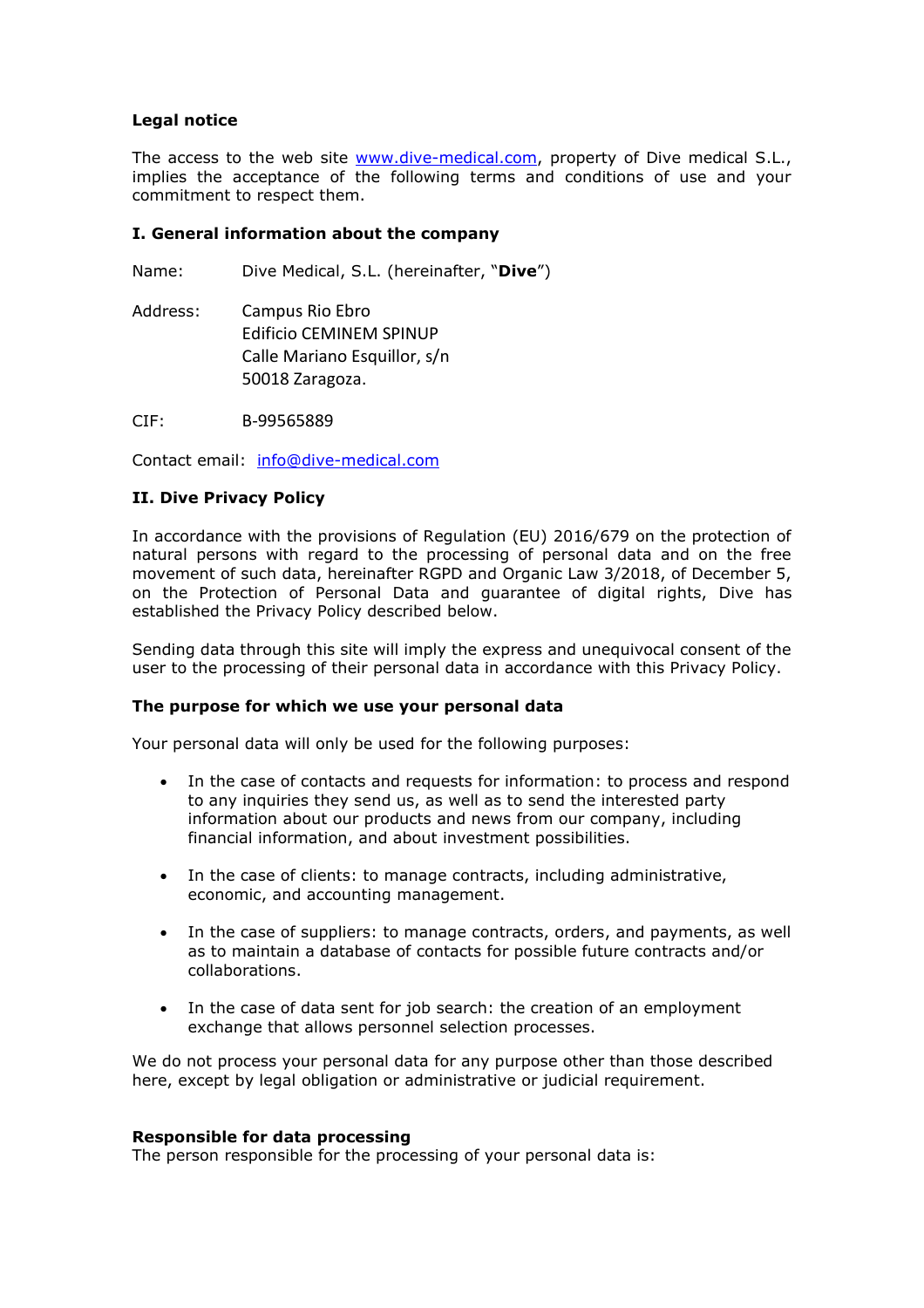Dive Medical, S.L. CIF: B-99565889

Registered in the Mercantile Registry of Zaragoza, Volume 4.462, Folio 124, Page Z-67.043, First Inscription.

Registered Office: Campus Rio Ebro Edificio CEMINEM SPINUP Calle Mariano Esquillor, s/n 50018 Zaragoza.

Contact email: [info@dive-medical.com](mailto:info@dive-medical.com) 

# **How long we will keep your data**

We confirm that we will keep your personal data for a period of 10 years or for the duration of our business relationship with you. Once this period has elapsed, we will destroy your data using secure methods.

# **Use of your personal data**

The processing of personal data is legitimized on the basis of Article 6.1.a) of the GDPR, when there is consent by the data subject, as well as on the basis of Article 6.1.f) of the GDPR, when there is a legitimate interest on the part of the Responsible for data processing, which is specified in the existence of a prior connection with the same purpose as that pursued with the processing of the data, which would meet the legally established requirements for the legitimate processing of data.

- a) Dive guarantees that your data will not be disclosed to third parties without your prior and express consent.
- b) Dive has adopted the legally required levels of security for the protection of personal data and has installed the technical means and measures within its reach to prevent the loss, misuse, alteration, unauthorized access, and theft of the same.

### **You have the following rights**

- **Access or rectification**: to consult and/or request the modification of your personal data.
- **Deletion**: to request the deletion of your personal data.
- **Opposition or limitation**: to request that your personal data not be processed or to establish a limitation in the processing.
- **Portability**: to request the transmission of your personal data to a third party who has authorized us.

You may exercise your rights of access, rectification, deletion, and opposition to its treatment, limitation or portability, by sending a communication, with the reference **"Data Protection"**, to Dive Medical, S.L. with address at Campus Rio Ebro, Edificio CEMINEM SPINUP, Calle Mariano Esquillor, s/n, 50018 Zaragoza, or to the e-mail info@dive-medical.com. To do so, you must attach a photocopy of your ID card or passport.

If you are unable to satisfactorily exercise the rights listed here, you may file a complaint with the Spanish Data Protection Agency [\(www.agpd.es\)](http://www.agpd.es/).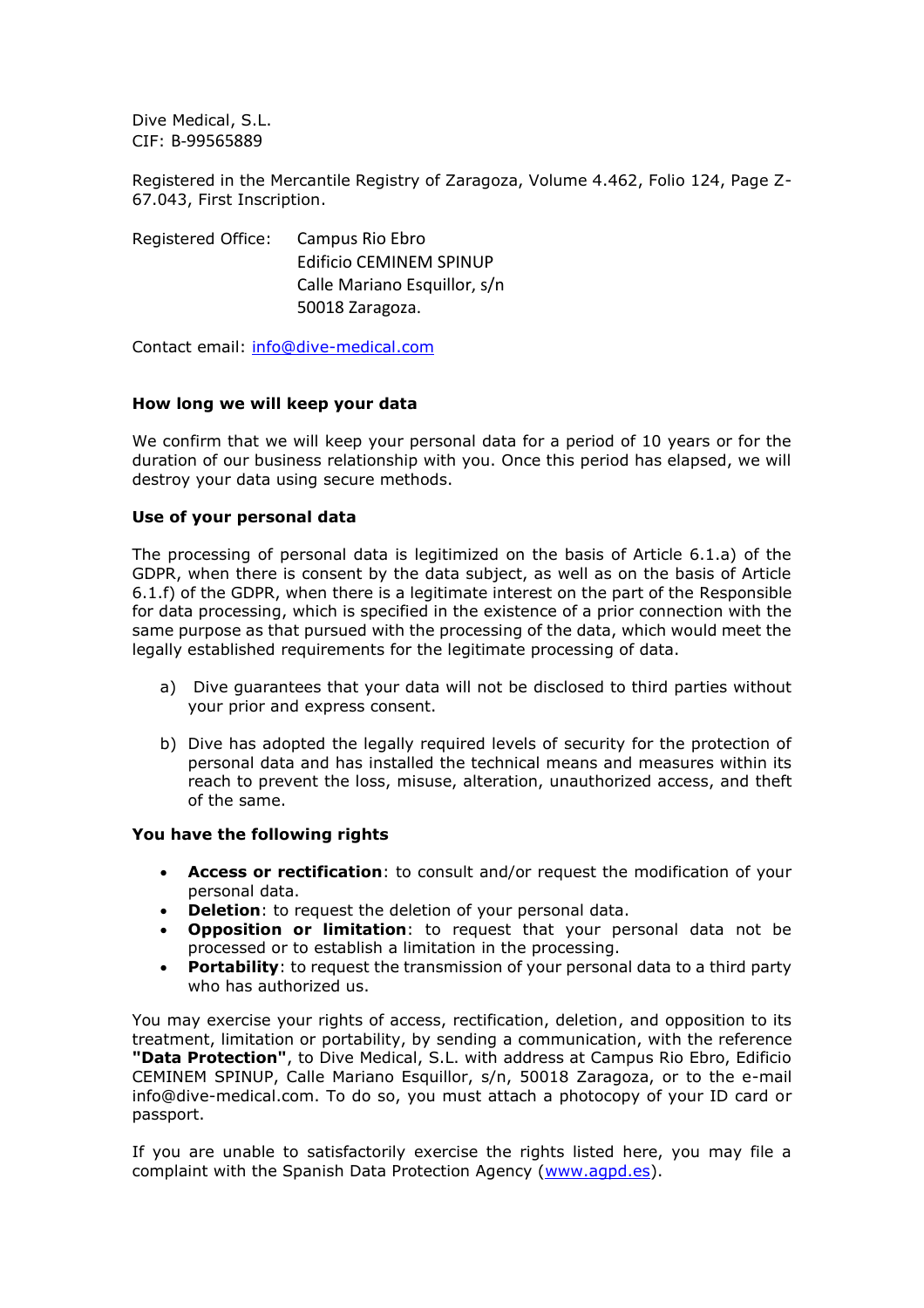# **III. Cookies**

Definition and Function

A cookie is a file that is downloaded to your computer when you access certain web pages. Cookies allow a website, among other things, to store and retrieve information about the browsing habits of a user or their computer and, depending on the information they contain and the way you use your computer, can be used to recognize the user.

This website uses the following types of cookies

Google Analytics: Analytical Cookies, are those that well treated by us or by third parties, allow us to quantify the number of users and thus perform the measurement and statistical analysis of the use made by users of our website. To do this, your browsing on our website is analyzed in order to improve access and use of its contents.

See this link where you can consult the privacy policy of these Google services. <https://policies.google.com/technologies/types?hl=es>

Revocation and deletion of cookies:

You can allow, block or delete cookies installed on your computer by configuring the options of the browser installed on your computer.

- For more information about the Firefox browser click here. [https://www.habilitarlascookies.com/como-habilitar-las-cookies-en](https://www.habilitarlascookies.com/como-habilitar-las-cookies-en-firefox.html)[firefox.html](https://www.habilitarlascookies.com/como-habilitar-las-cookies-en-firefox.html)
- For more information about the Chrome browser click here. [https://support.google.com/chrome/answer/95647?co=GENIE.Platform%3D](https://support.google.com/chrome/answer/95647?co=GENIE.Platform%3DAndroid&hl=es) [Android&hl=es](https://support.google.com/chrome/answer/95647?co=GENIE.Platform%3DAndroid&hl=es)
- For more information about the Explorer browser click here. [https://support.microsoft.com/es-es/topic/eliminar-y-administrar-cookies-](https://support.microsoft.com/es-es/topic/eliminar-y-administrar-cookies-168dab11-0753-043d-7c16-ede5947fc64d)[168dab11-0753-043d-7c16-ede5947fc64d](https://support.microsoft.com/es-es/topic/eliminar-y-administrar-cookies-168dab11-0753-043d-7c16-ede5947fc64d)
- For more information about the Safari browser click here. [https://www.habilitarlascookies.com/como-habilitar-las-cookies-en](https://www.habilitarlascookies.com/como-habilitar-las-cookies-en-safari.html)[safari.html](https://www.habilitarlascookies.com/como-habilitar-las-cookies-en-safari.html)
- For more information about the Opera browser click here. [https://www.habilitarlascookies.com/como-habilitar-las-cookies-en](https://www.habilitarlascookies.com/como-habilitar-las-cookies-en-opera.html)[opera.html](https://www.habilitarlascookies.com/como-habilitar-las-cookies-en-opera.html)

### **IV. Confidentiality and security**

Dive undertakes to treat the User's personal data confidentially, adopting the necessary technical and organizational security measures to ensure the security of your personal data and avoid its alteration, loss, treatment and/or unauthorized access, taking into account the state of technology, the nature of the data stored and the risks to which they are exposed.

### **V. Use of services and contents**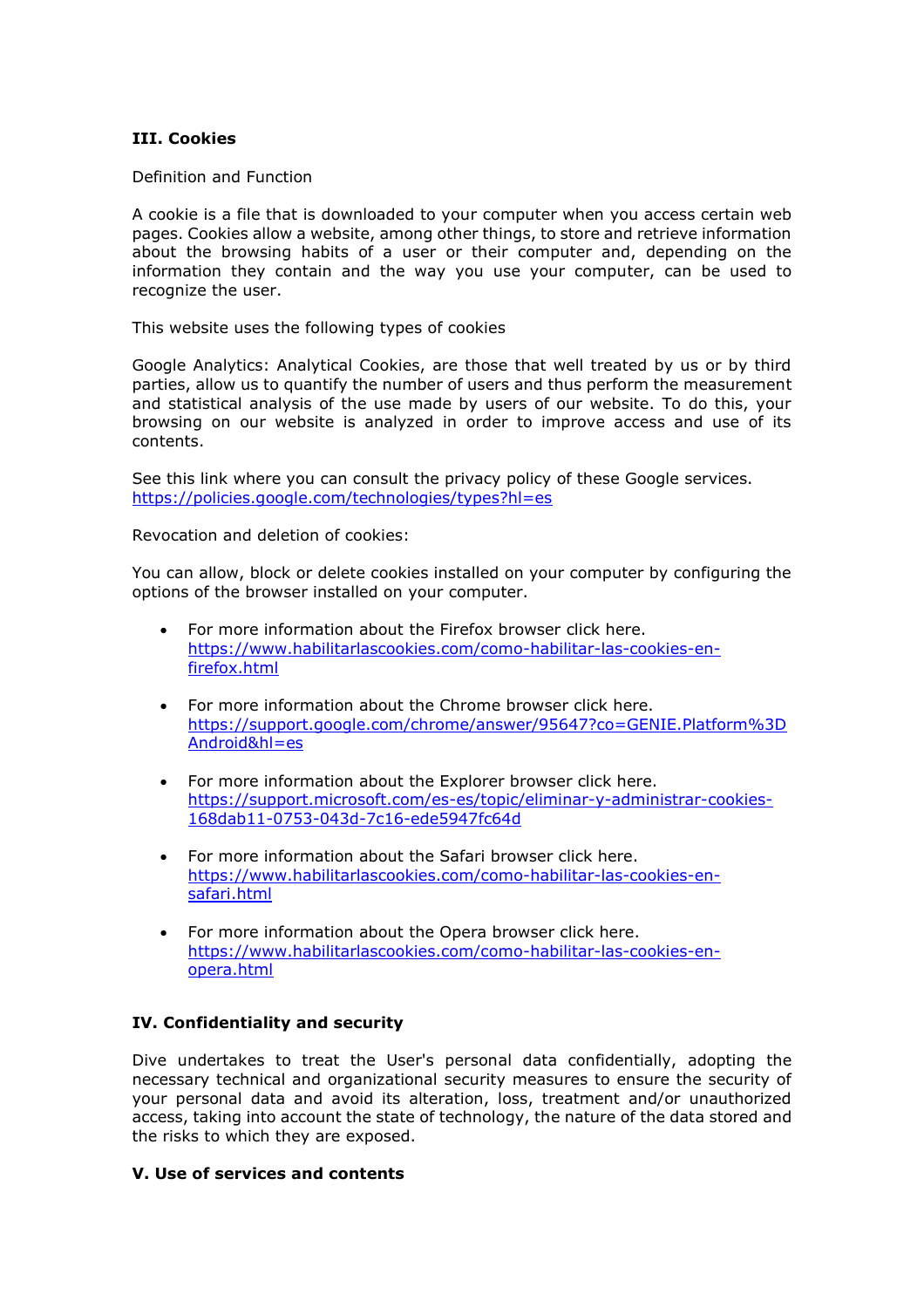The User undertakes to make correct and lawful use of the services and information on the website owned by Dive.

Likewise, in those services that may be offered by the website, the user agrees not to publish, disclose, disseminate, communicate, or distribute any material and / or, in general, information or opinions, whose contents are contrary to the law, morality or public order, defamatory or pornographic content, violate the honor and image of Dive, its brands or third party rights or, in general, may offend the sensibilities of other visitors or users. It is also forbidden to make any use or use of the website, social profiles, forums, etc. with the purpose of obtaining a profit or that, in general, may involve damage or unfair behavior with Dive (for example, diverting traffic to another website).

For its part, Dive assumes no liability whatsoever as a result of the incorrect use of the website that the user may carry out, both of the information and the services contained therein and reserves the right to modify or, if necessary, remove such content or information immediately, without giving rise to compensation of any kind.

Likewise, Dive reserves the right to modify, suspend, cancel, or restrict the content of the website, the links or the information obtained through it, without prior notice.

In no event shall Dive, its administrators, directors and/or agents, and employees be liable for any damages, losses, claims or expenses of any kind, whether arising directly or indirectly from the use and/or dissemination of the website or the information acquired or accessed by or through it, or from computer viruses, operational failures or interruptions in the service or transmission or line failures in the use of the website, whether by direct connection or by link or other means, constituting for all legal purposes a warning to any user that these possibilities and events may occur.

Dive is not responsible for any sites not owned by Dive that may be accessed through links or any content made available by third parties. Dive does not endorse or warrant any information obtained by or through a link, nor shall Dive be liable for any loss, claim or damages arising from the use or misuse of a link, or information obtained through a link, including other links or sites, interruption in service or access, or attempted use or misuse of a link.

### **VI. Links**

It is prohibited to establish a link to, or post content from any URL to the Dive Web Site without the express written permission of Dive.

### **VII. Intellectual and Industrial Property**

The Intellectual and Industrial Property rights and rights of exploitation and reproduction of this website, its pages, screens, trademarks, names, logos, sounds, videos, and/or communications, the information they contain, their appearance, and design are the exclusive property of Dive or have been licensed or assigned by their legitimate owners. Any improper use of the same by persons other than their legitimate owner and without the express and unequivocal consent of the latter may be denounced and prosecuted.

Only the downloading, copying and printing of the contents for personal and private use is permitted.

It is prohibited: